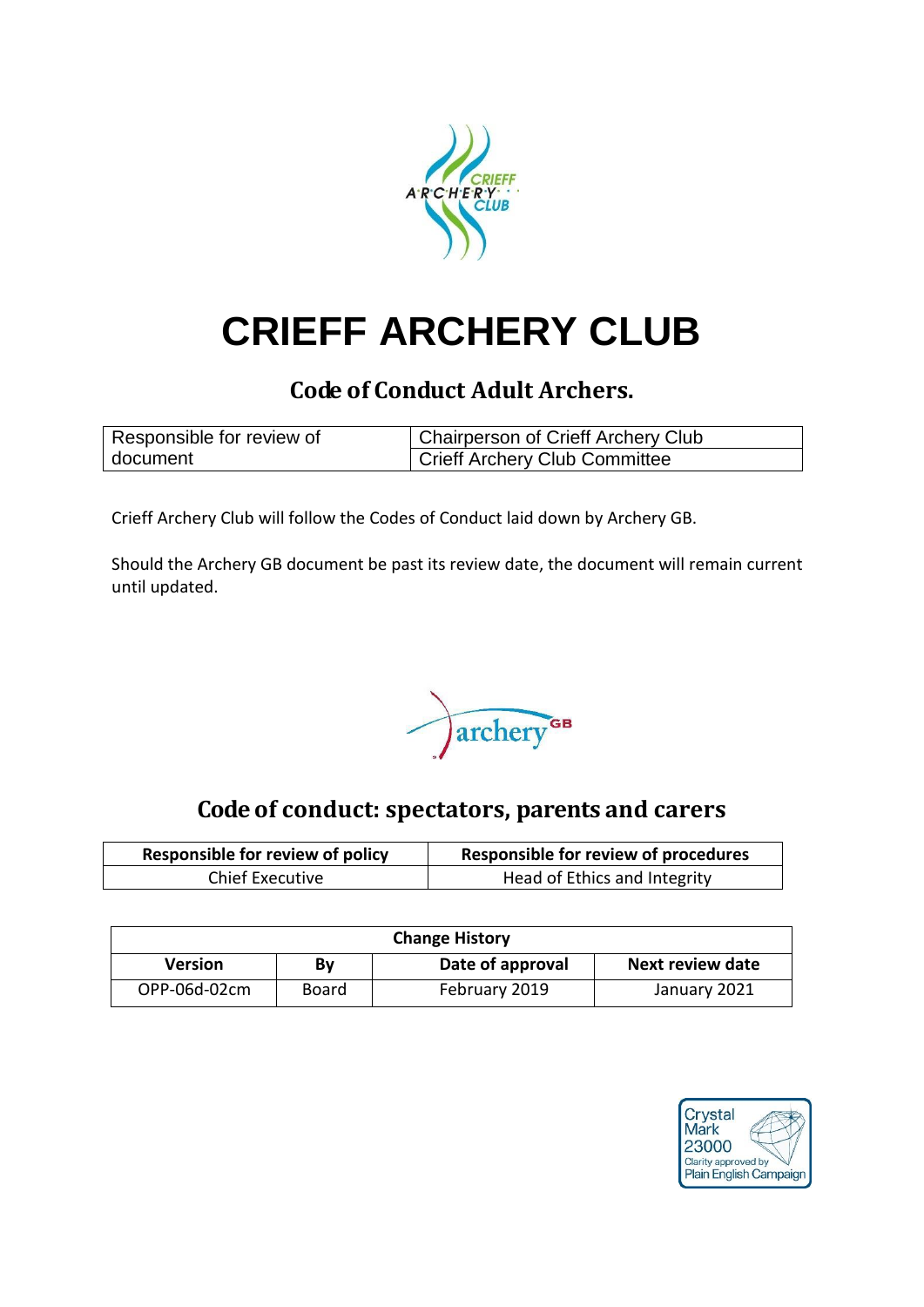### **Spectators, parents and carers**

We all have a responsibility to promote high standards of behaviour in archery.

As a spectator, parent or carer, you have a big part to play. That is why we are asking every archer, spectator, parent and carer to follow a code of conduct.

This code of conduct applies not only to spectators and parents and carers but also to all our members when supporting, watching, taking part in or being involved in the sport of archery. The emphasis of this code is on events involving young archers, but it also recognises that spectators and parents are present in the senior sport.

## Expected minimum standards of behaviour and conduct

As a spectator, parent or carer, I will do the following.

#### **Respect the spirit of fair play in archery**

I will:

- remember that children take part for fun;
- recognise effort and good play as well as success;
- stay behind the competitors' area;
- display and promote high standards of behaviour;
- let coaches do their job and not confuse the archers by telling them what to do;
- encourage the archers to respect one another as well as the officials;
- avoid criticising an archer for making a mistake mistakes are part of learning; and
- never take part in or accept public criticism of archers, coaches or officials.

#### **Respect the rights, dignity and worth of others**

I will:

- respect other spectators, parents, officials, coaches and opponents;
- respect the decisions of officials and teach young people to do the same;
- remember everyone makes mistakes;
- appreciate skill and good performance by everyone taking part;
- encourage people to always settle disagreements in a good-natured way and without hostility; and
- show an appreciation for volunteer coaches and organisers their efforts contribute hugely to young people being able to take part.

#### **Do my best to ensure my own safety and the safety of others**

I will:

- let the coach or official know about any injury that a young archer may have; and
- place the well-being, safety and enjoyment of young archers above everything, including standards of performance.

#### **Protect others involved in archery from verbal or physical abuse and threatening or intimidating behaviour**

I will:

- never ridicule or scold a young person for making a mistake or losing acompetition; and
- support all efforts to remove bad or abusive language or unsporting behaviour.

#### **I will keep to Archery GB's rules and policies including:**

- safeguarding policies
- equality policy
- anti-doping policy
- bribery policy